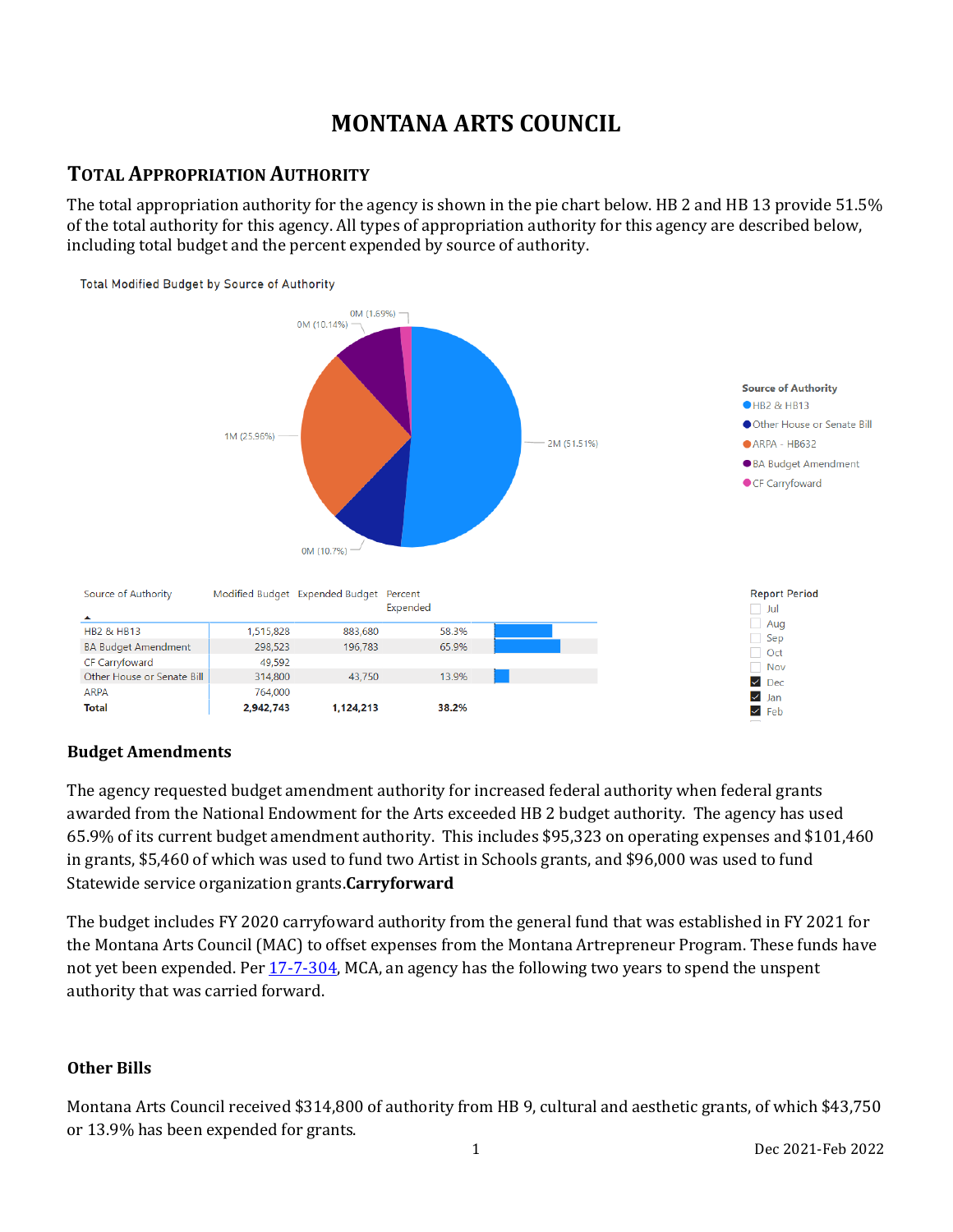### *COVID-19 Authority*

The following chart is provided to allow the legislature to examine the funding that is available to the agency for COVID-19 impacts.



COVID Established Budget, COVID Continuing Budget. and COVID Expenditures by Fiscal Year

Under HB 632, the legislature appropriated \$754,500 of federal American Rescue Plan Act (ARPA) funding to the Montana Arts Council; the appropriation was authorized to begin in FY 2021 through the biennium beginning July 1, 2023. As the chart shows, funding available in FY 2020 of \$424,400 was unspent and moved to FY 2021 (light grey). By the end of FY 2021, all of the FY 2020 and FY 2021 authority had been expended (black dot). Appropriation authority of \$764,000 in FY 2022 is 0.0% expended.

## **HB 2 BUDGET MODIFICATIONS**

The following chart shows the HB 2 budget as passed by the legislature, including the pay plan, and the HB 2 modified budget through February 28, 2022. Net modifications to the budget include operating plan changes from one expenditure account to another, program transfers, reorganizations, and agency transfers of authority. The positive modifications and negative modifications are shown by program, expenditure account, and fund type.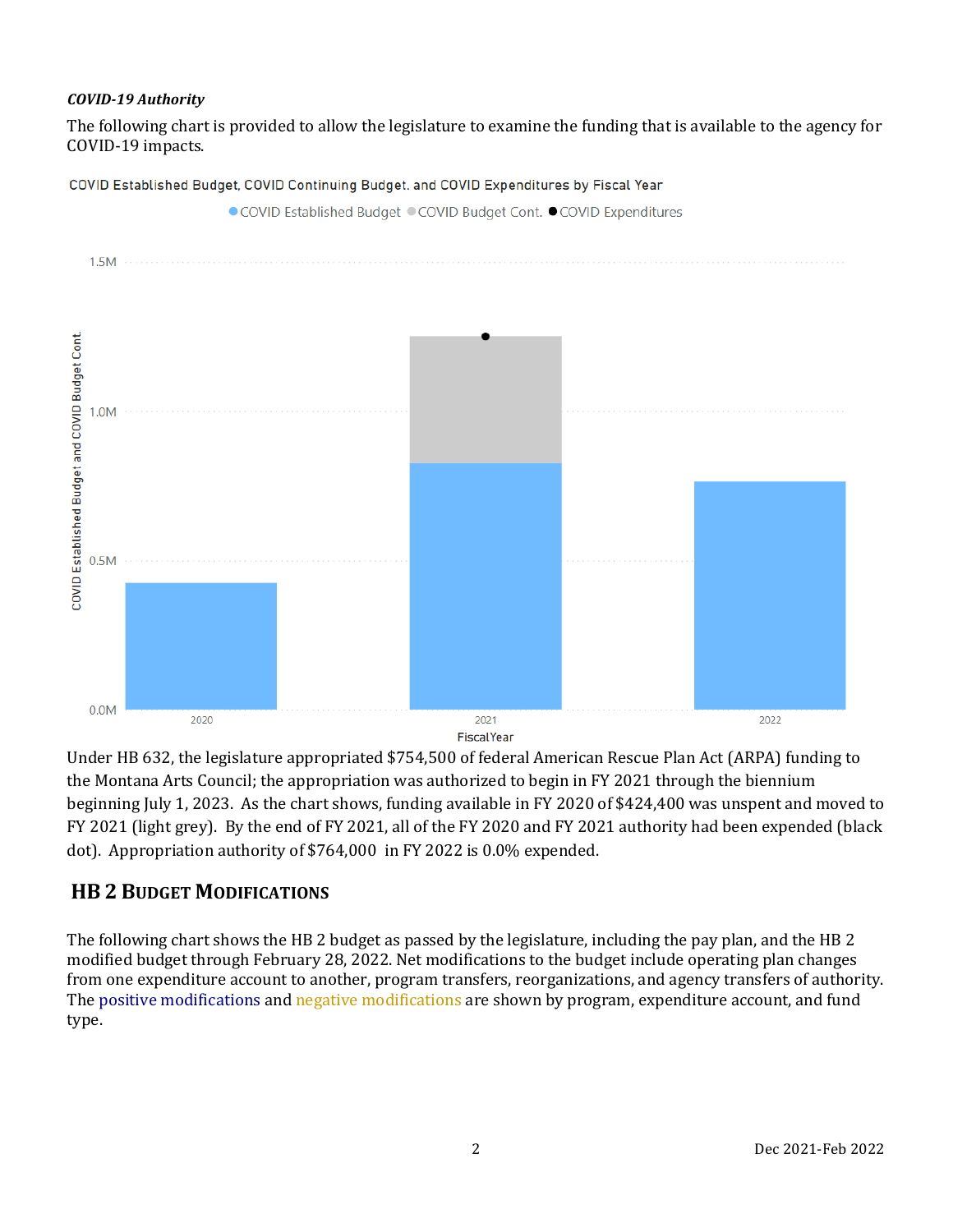| Legislative Budget Compared to Modified Budget - HB 2 Only |                                            |                        |                   |  |  |
|------------------------------------------------------------|--------------------------------------------|------------------------|-------------------|--|--|
| Agency Name<br>▴                                           | December Modified March Modified<br>Budget | <b>Budget</b>          | Net Modifications |  |  |
| ⊞ Montana Arts Council<br>Total                            | 1.515.828<br>1,515,828                     | 1,515,828<br>1,515,828 |                   |  |  |

| Acct & Lyl 1 DESC                   | December Modified March Modified<br><b>Budget</b> | <b>Budget</b> | Net Modifications |
|-------------------------------------|---------------------------------------------------|---------------|-------------------|
| □ 61000 Personal Services           | 689.434                                           | 689.434       |                   |
| $\boxplus$ 62000 Operating Expenses | 362.847                                           | 362.847       |                   |
| $\boxplus$ 66000 Grants             | 462.238                                           | 462.238       |                   |
| 69000 Debt Service                  | 1.309                                             | 1,309         |                   |

| Fund Type                      | December<br>Modified Budget | March Modified<br>Budget | <b>Net Modifications</b> |
|--------------------------------|-----------------------------|--------------------------|--------------------------|
| $\boxplus$ 01 General          | 558.191                     | 558.191                  |                          |
| □ 02 State/Other Spec Rev      | 232,779                     | 232.779                  |                          |
| <b>E</b> 03 Fed/Other Spec Rev | 724.858                     | 724,858                  |                          |

There were no budget modifications this quarter.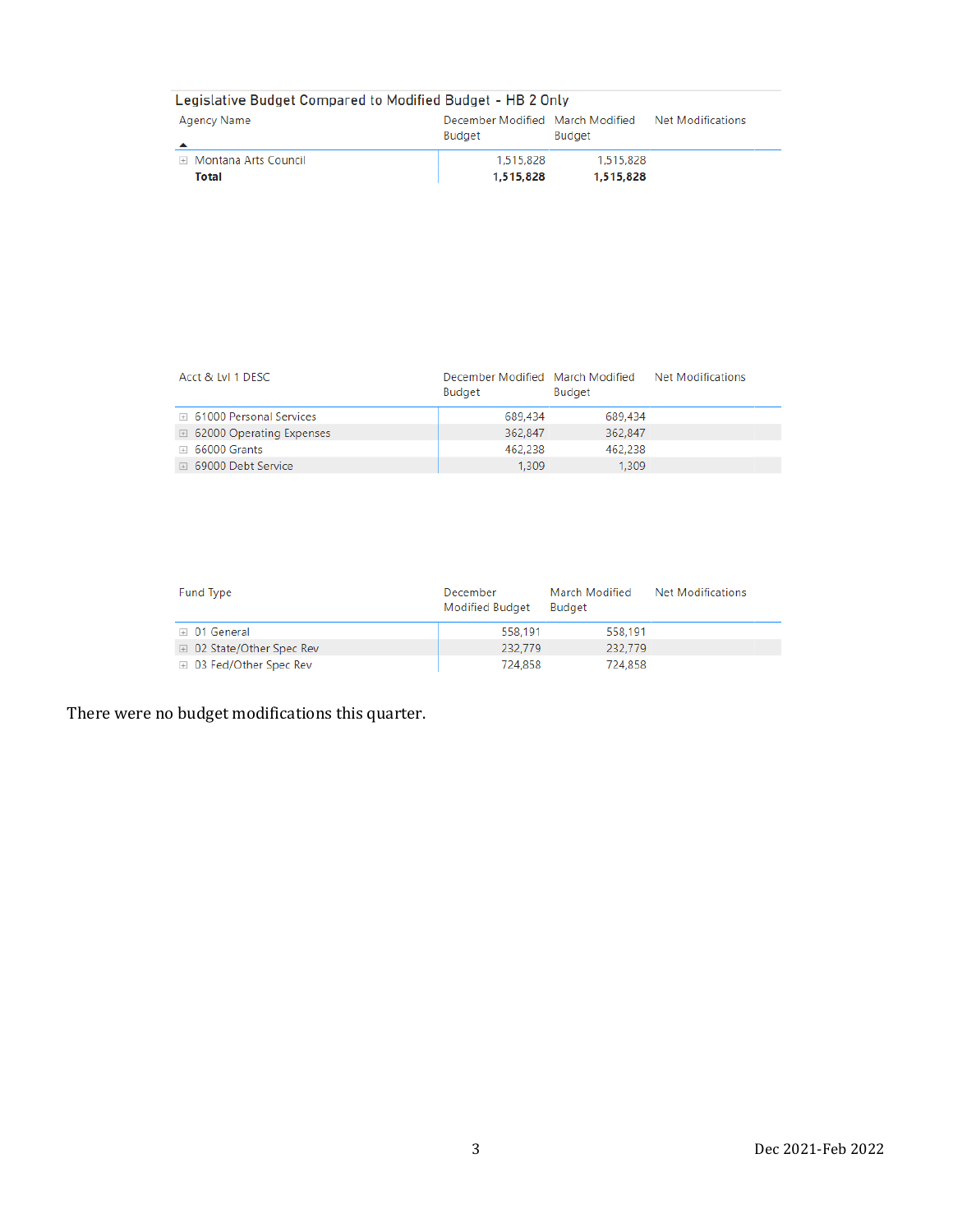# **HB 2 APPROPRIATION AUTHORITY**

The following chart shows the appropriated budget for the agency compared to expenditures through February 28, 2022.

● Expended Budget ● Remaining Budget  $0.8M$ Expended Budget and Remai...  $0.6M$  $0.4M$  $0.2M$  $0.0M$ 01 General 02 State/Other Spec Rev 03 Fed/Other Spec Rev **Fund Type** acclv1\_descr Modified Budget Expended Budget Percent Expended **E** Personal Services 689,434 417,413 60.5%  $\Box$  Operating Expenses 362.847 95.184 26.2%  $\boxplus$  Grants 371,083 462,238 80.3% **E** Debt Service  $0.0%$ 1,309  $\overline{0}$ 

Expended Budget and Remaining Budget by Fund Type - HB 2 Only

个小儿山分

| Program Name                     |           | Modified Budget Expended Budget Percent | Expended |
|----------------------------------|-----------|-----------------------------------------|----------|
| $\boxplus$ PROMOTION OF THE ARTS | 1,515,828 | 883.680                                 | 58.3%    |
| Total                            | 1,515,828 | 883,680                                 | 58.3%    |

The agency's HB 2 modified budget for FY 2022 is \$1.5 million. At this point in the fiscal year the agency expended \$883,680 or 58.3%. The majority of these appropriations are federal funding for grant expenditures. For more information, please follow the link under the required reports section of this report.